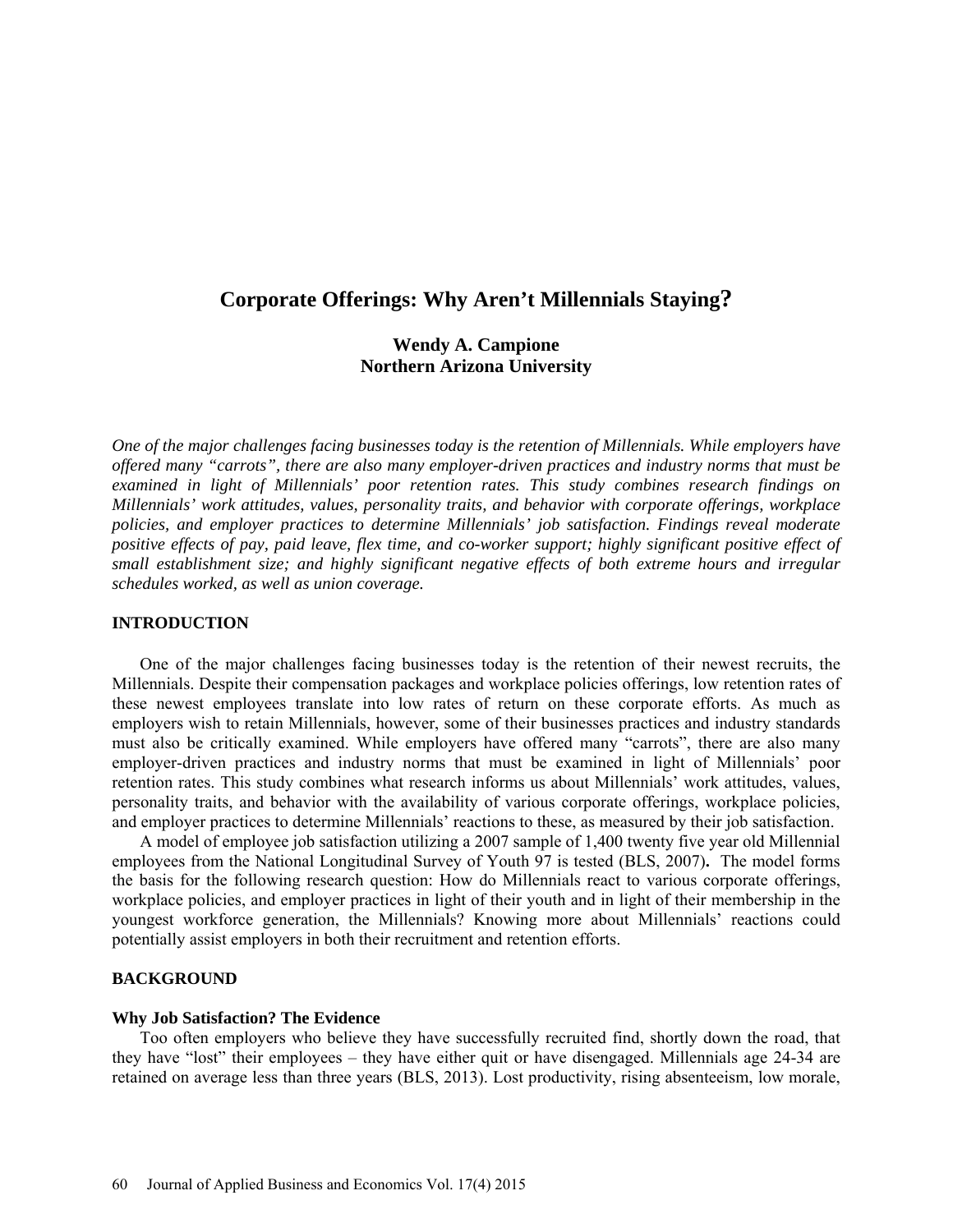and high turnover: How can employers successfully mitigate these problems? Is there a link to job satisfaction?

In his seminal 1978 article "Job Satisfaction as an Economic Variable" Richard Freeman argues that answers to questions about how people feel towards their jobs are not meaningless (as many economists of the time argued), but rather convey useful information about economic life that should not be ignored. In his early study, job satisfaction was shown to be a major determinant of labor market mobility in part because it *reflects aspects of the workplace not captured by standard economic* variables (Freeman, 1978).

Job satisfaction is now considered a core indicator of workers' evaluations of their jobs (Hodson, 2011; Hodson, 2004). As a concept, job satisfaction assumes that workers evaluate all aspects of their job situations, consider their alternatives, and through an internal calculus arrive at an overall evaluation of the quality of their jobs. Job satisfaction is a work attitude and as such is an evaluative (cognitive) and emotional (affective) reaction to job and work environment characteristics (Hulin & Judge, 2003).

Research provides evidence that job satisfaction is consistently and significantly correlated with retention (Tourangeau & Cranley, 2006; Coomber & Barriball, 2007). Given average Millennial tenure on the job, anything that has the potential to accurately assess and increase job satisfaction, could potentially raise Millennials' tenure (Bureau of Labor Statistics, 2013).

Several studies find low job satisfaction to be a determinant of quits (Clark, et al, 1998; Kristensen & Westergard-Nielsen, 2004) and intention to leave the workplace (Bockerman & Ilmakunnas, 2005). Longitudinal studies show Millennials' job satisfaction to be higher and intention to leave lower than previous generations. However when Millennials become dissatisfied, they move more quickly and more certainly to quit their jobs and move on than previous generations (Twenge et al, 2010, Families & Work Institute, 2006). In this sense, low job satisfaction poses more immediate challenges to employers than might be at first glance.

Low job satisfaction negatively affects motivation and absenteeism (Keller, 1983; Tharenou, 1993). Looking specifically at the young and Millennials, job satisfaction and motivation are strongly impacted by intrinsic work values (Twenge et al, 2010; Cennamo & Gardner, 2008). Low intrinsic satisfaction has been shown to significantly reduce overall job satisfaction (Decker et al, 1997) and thus may lower Millennials' job satisfaction.

Low job satisfaction negatively affects both the physical and mental health of employees and lowers productivity (Cooper, et al, 1996) resulting in some cases in counterproductive behavior (Rubin, 2004; Gattfredson & Holland, 1990). Little is known with regard to the effects of work and various work environments on Millennials' health. This is not surprising given their newness to the labor force and their relatively short average tenure. However one form of counterproductive behavior is failure to contribute to team efforts. Millennials are known to be individualistic rather than team-oriented in the workplace (Kowske et al, 2010).

### **The Millennials**

Members of a generation are born, start school, enter the workforce, have children, and retire at approximately the same time and age. Members are the same age when wars are waged, technological advances are made, and other social changes occur. The ebb and flow of the newer and older generations coupled with historical and social events drive social change, a process called demographic metabolism (Rydewr, 1965; Kowske et al, 2010).

When a new generation is born, social forces or agents of socialization, such as laws, mores, schools, and families acquaint the newcomers with society. Simultaneously newcomers form their own unique reactions to those socializing agents and the shared historical phenomena that occur at key developmental stages, especially young adulthood (Baltes et al, 1980). Shared experiences at key developmental points contribute to the unique characteristics, such as values, attitudes, and personality traits, which define and differentiate one generation from another Rydewr, 1965).

As newcomers entering the workforce, Millennials must learn about tasks and social expectations through socialization processes, as well as how to adapt to and negotiate their roles (De Vos et al, 2003).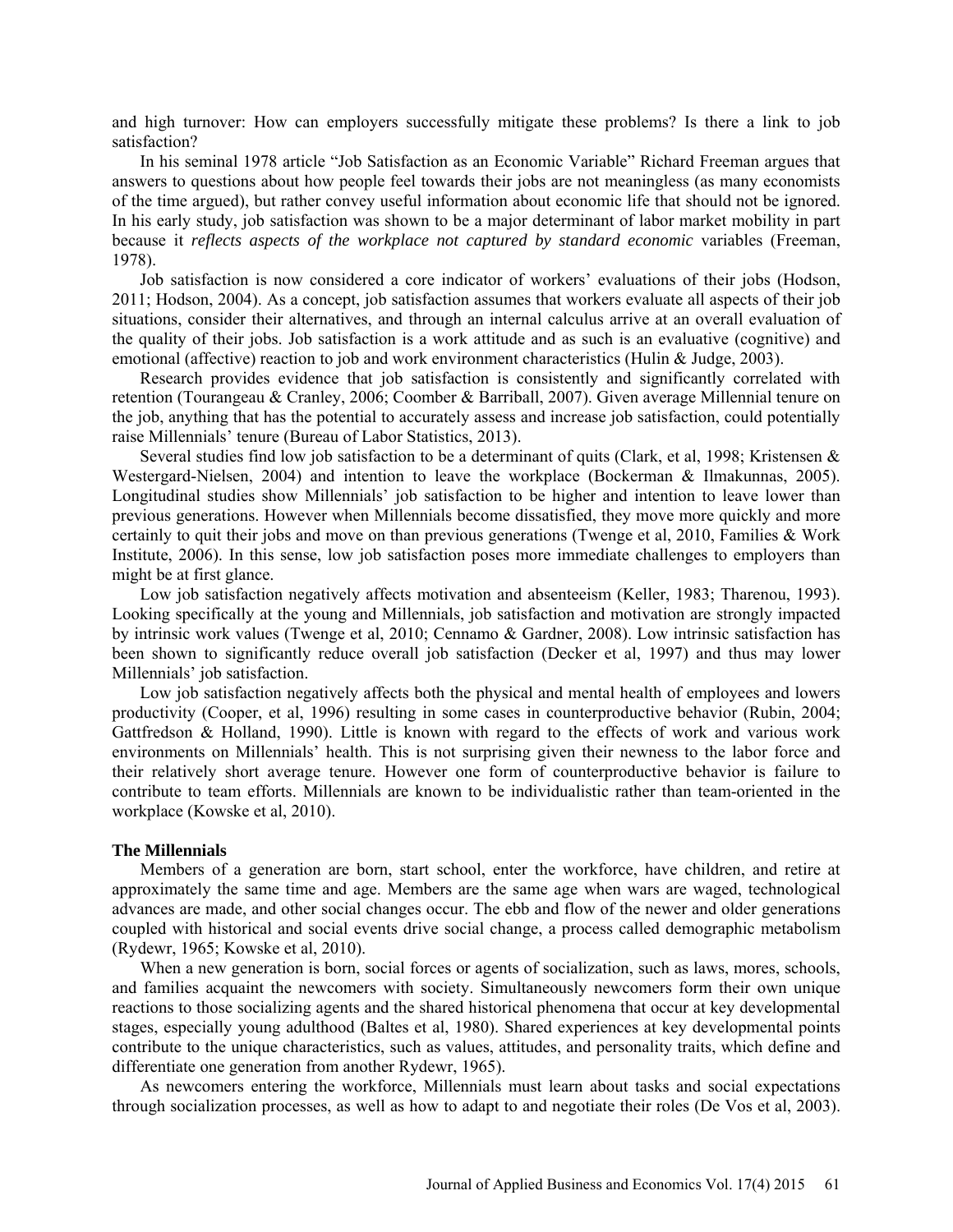They must learn how to gain others' acceptance of them as participating members in the workforce (Myers & Oetzel, 2003). Organizational socialization is interactive, involving newcomers' and old timers' evaluations and commitments to each other and to the organization (Myers, 2006). Newcomers also engage in evaluations, assessing not merely job-related tasks and responsibilities but also the organization and whether they like working with co-workers and supervisors (Scott & Myers, 2010).

Thus a good starting point for examination of Millennials' workforce behavior is to understand their work-related values, attitudes, and personality traits and how these impact their ability to learn job tasks, social expectations, and the organization; how these impact their adaptability to negotiate their roles in the workplace; and how these impact their assessments of their co-workers and supervisors.

When looking at the Millennials in the workforce and trying to discern who they are, there are two basic starting perspectives: they are young and they are the youngest generation. Some of their behavior is based upon the fact that they are young – with all that that entails. And some of their behavior is based upon generational influences. With respect to workforce implications, their behavior is due in part to their youth – the combined effects of inexperience and hopeful expectations – much the same as youth in previous generations. But some behavior is specific to this generation and the evidence as to the workforce implications of this behavior is mixed and often confusing.

The confusion arises due to the potential confounding of age and cohort effects in empirical analyses. Much of the popular media and even corporate investigations into Millennials' behavior are crosssectional analyses and as such they cannot isolate generational-only influences. To isolate generational influences requires longitudinal data and empirical methods (such as time-lag studies) to separate generational influences from age. Then it is possible to distinguish what Millennials do because they are young from what Millennials do as members of the Millennial generation.

Critical to understanding Millennials in the workplace is to understand their work values and attitudes. Focusing first on work ethic, Millennials place less value on work for its own sake (Smola & Sutton, 2002; Twenge et al, 2010) and express less interest in working hard, putting in overtime, and taking pride in their own work than previous generations did when young (Ciriello et al, 2008). However the Family and Work Institute (2006) time lag study found 23-27 year olds actually work more hours in 2002 than in 1977. This reflects the general trend towards working more hours in the U.S.

Work centrality, i.e. work as a central part of life, has declined across generations. Millennials are less work-centric and more family-centric (Families & Work Institute, 2006) and more focused on leisure (Twenge, 2010). Although younger employees typically have a strong desire to advance, this desire to advance has been decreasing across generations (less for Millennials). All of this may reflect the larger underlying trend towards valuing work less and for Millennials it may be caused by (or in spite of) the longer hours worked by them.

Despite the decline in work centrality and work ethic, intrinsic work values, the need to find meaning and interest in work, has not changed across generations over time. Every generation has placed a high value on intrinsic aspects of work. What may have changed is the *ability* to find meaning and interest in work. Negotiating your role and adapting to your environment plus persistence are abilities and traits required of new employees (De Vos et al, 2003). This may be difficult for Millennials given their riskadverse nature and their near-entitlement perspective (Twenge & Campbell, 2009; Marston, 2010). Boredom has often been cited as a primary reason for their premature turnover (Alsop, 2008). Extrinsic work values, status, respect, and money, are however, more important to Millennials than to previous generations (Twenge et al, 2010). However, given that Millennials are focused on individual goals and success, these values reflect more of a lifestyle goal rather than career or organizational goals (Marston, 2007; 2010).

In addition to examination of work values, several time-lag studies have looked into generational differences in personality traits. These consistently show an increase in individualistic traits. Millennials score higher on positive individualistic traits such as self-esteem and assertiveness (Gentile et al, 2001; 2009; Twenge 2001) and on negative individualistic traits such as narcissism (Twenge & Campbell, 2008; Twenge & Foster, 2010). For Millennials, this increased self-esteem and assertiveness supports their belief in the right of individuals to succeed and contribute in the workplace regardless of their background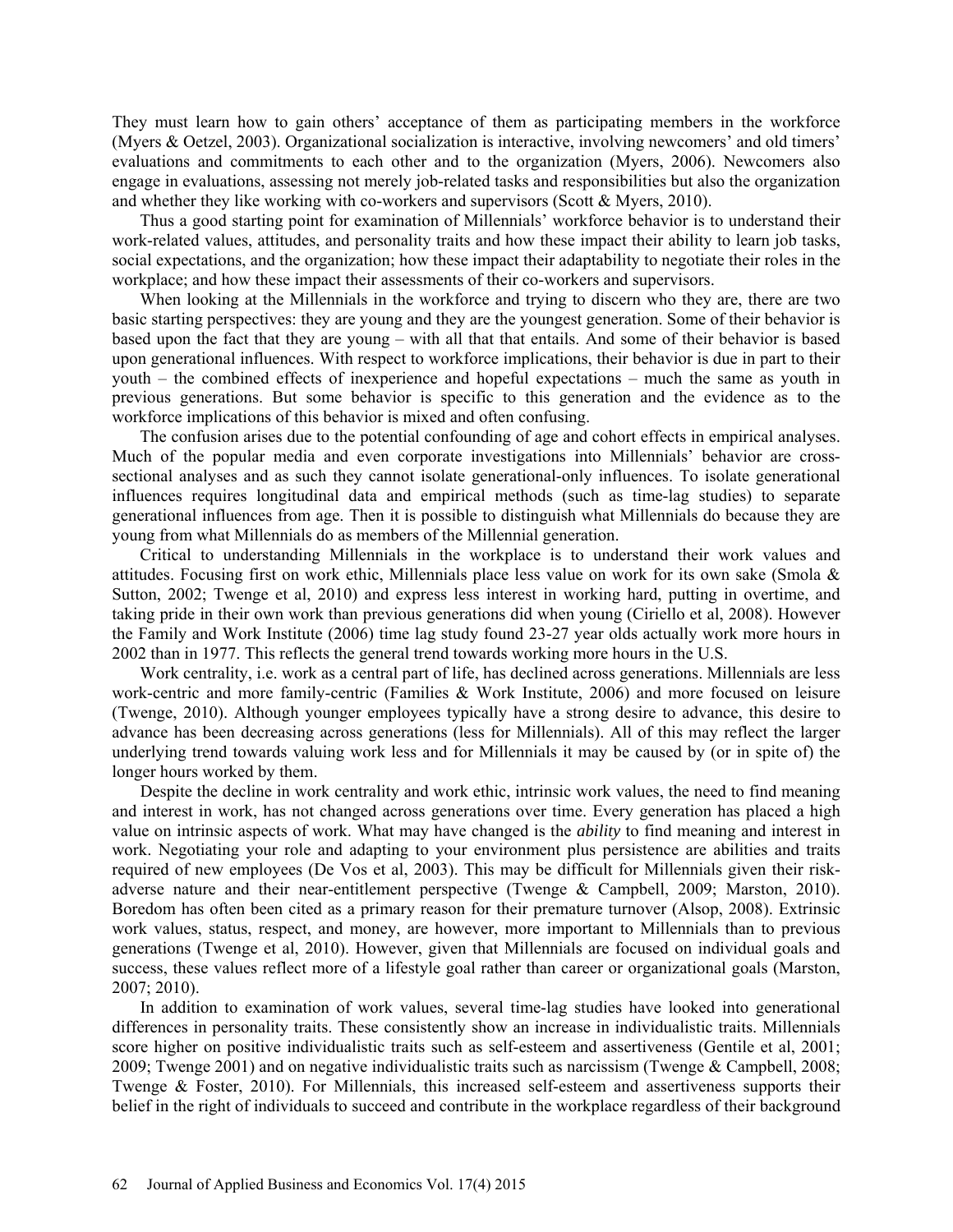(such as years of experience on the job) and to treat people as individuals rather than members of groups. However, this may also contribute to their impatience and lack of perseverance.

When individualism reaches the level of narcissism, it could support a sense of entitlement (Twenge & Campbell, 2009). This contributes to their need for constant and immediate recognition. Combined with the finding that Millennials are also risk averse and as such have difficulty dealing with ambiguity and nuance, they often require a clear path to success with clearly defined rubrics and well-defined expectations and constant feedback from their supervisors (Myer & Sadaghiani, 2010; Gursoy et al, 2008).

In examining Millennials' work attitudes - job satisfaction, job hopping, and commitment to the organization - the best investigations, those which control for age, all show Millennials more satisfied with their jobs and more in need of job security than previous generations (Twenge et al, 2010; Families & Work Institute, 2006; Smola & Sutton, 2002). More specifically, Millennials score higher than previous generations on measures of overall job and company satisfaction, higher on measures of confidence in and need for job security, and higher on measures of satisfaction with recognition, advancement, and career development. They do not score higher than previous generations on turnover intentions and satisfaction with the work itself (Kowske et al, 2010; Twenge, 2010; Families & Work Institute, 2006).

#### **Corporate Offerings**

Given the costs of turnover, employers have gone to great and costly lengths to attract and retain employees, especially the youngest, the Millennials. Employers have developed, packaged, and branded themselves in a variety of ways to achieve these goals. Testing the traditional business job satisfaction model in light of what is known about Millennials' work values, attitudes, and personality traits, should yield useful information to employers and researchers alike. However, as much as employers wish to recruit and retain Millennials, some of their businesses practices and industry standards must also be examined. While employers have offered many "carrots", there are also many employer-driven "sticks" and industry norms that must be examined in light of these attitudes, values, and personality traits of Millennials.

The traditional business model of job satisfaction postulates the compensation package and job and work environment characteristics as primary correlates of employee job satisfaction.

## **DATA**

The National Longitudinal Surveys (NLS) are a set of surveys designed to gather information at multiple points in time on labor market activities and other significant life events of several groups of men and women. The sample utilized here is drawn from one of these surveys, the National Longitudinal Survey of Youth 97 (BLS, 2007). The NLSY97 is designed to document the transition from school to work and into adulthood. It consists of a nationally representative sample of approximately 9,000 youths who were born in the years 1980-1984 and were 12-16 years old as of December 31, 1996. Youth have been interviewed on an annual basis since then.

This study utilizes a cross-sectional sample of one thousand, four hundred 25 year old employees (not including self-employed) drawn from the NLSY97 for the year 2007. This year's data includes information on all traditional correlates of job satisfaction.

### **DESCRIPTIVE STATISTICS**

Table 1 lists the descriptive statistics for all variables utilized in the model of this study. The sample is nearly evenly split in terms of gender, with 49% of sample members male. Twenty seven percent of sample members are Hispanic; 16% married marital status, and most are relatively healthy on a scale of 1- 5, 1=excellent, with a mean value of 2.16.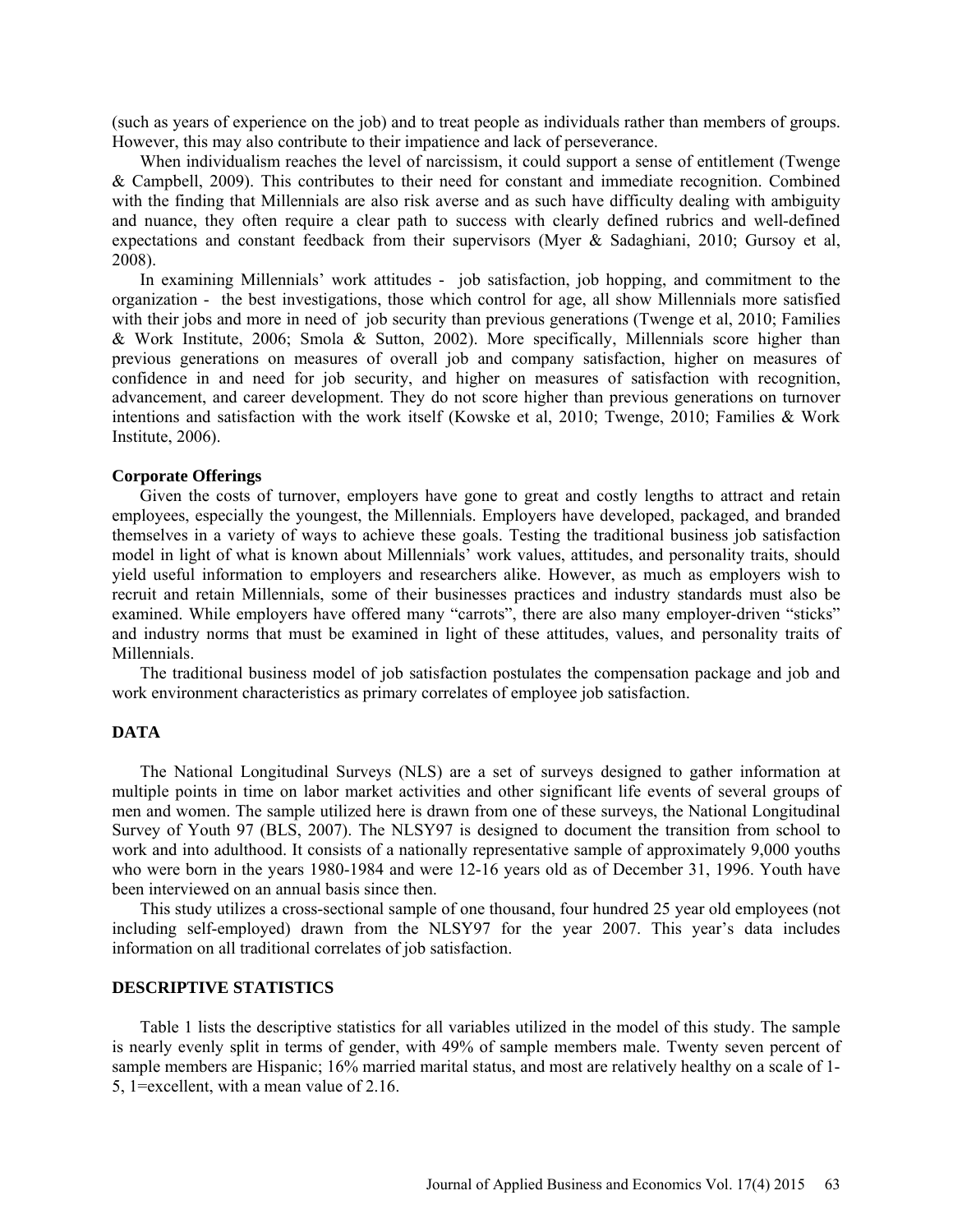| <b>TABLE 1</b><br><b>DESCRIPTIVE STATISTICS</b> |                                      |       |                           |  |  |
|-------------------------------------------------|--------------------------------------|-------|---------------------------|--|--|
| Variable                                        | Definition                           | Mean  | <b>Standard Deviation</b> |  |  |
| Independent                                     |                                      |       |                           |  |  |
| Comp & Benefits                                 |                                      |       |                           |  |  |
| Rate of Pay                                     | Wage                                 | 17.50 | 14.690                    |  |  |
| Medical                                         | $1 = \text{Provided}$                | 0.32  | 0.448                     |  |  |
| Paid leave                                      | $1 = \text{Provided}$                | 0.47  | 0.932                     |  |  |
| Job & Work Char                                 |                                      |       |                           |  |  |
| Flex                                            | $1 =$ Available                      | 0.39  | 0.448                     |  |  |
| Union                                           | $1 = Union$                          | 0.12  | 0.323                     |  |  |
| Extreme50                                       | $1 =$ Works > 50 hours               | 0.33  | 0.423                     |  |  |
| Emp Size                                        | $1 = Small, up to 49$                | 2.13  | 0.531                     |  |  |
| Irregular                                       | $1 =$ Irregular schedule             | 0.51  | 0.892                     |  |  |
| Co-worker                                       | $1 =$ Receives support               | 0.81  | 0.624                     |  |  |
| Controls                                        |                                      |       |                           |  |  |
| Ethnicity                                       | $1 =$ Hispanic                       | 0.27  | 0.379                     |  |  |
| Gender                                          | $1 = Male$                           | 0.49  | 0.166                     |  |  |
| Marital St                                      | $1 =$ Married                        | 0.16  | 0.381                     |  |  |
| Health                                          | $1 =$ Excellent (scale 1-5)          | 2.16  | 0.906                     |  |  |
| Dependent                                       |                                      |       |                           |  |  |
| Job Satisfaction                                | $1 = Distlike$ very much (scale 1-5) | 4.03  | 1.040                     |  |  |

On a scale of 1-5, 1=dislike very much, the mean value of job satisfaction is 4.03. In terms of compensation, the mean hourly wage is \$17.50; 32% have medical insurance provided; and 47% have paid leave days provided. In terms of job and work environment, 39% have a flex time option; 33% work 50 hours or more per week; and 51% work an irregular schedule. Twelve percent of these employees are unionized, working on average at a medium-sized establishment, 1=small (0-49 employees), with a mean value of 2.13; and 81% receive some co-worker support.

# **MODEL DEVELOPED AND TESTED**

An individual-level logistic regression model is estimated:

# *Job Satisfaction = f (Absolute Wage, Medical Insurance, Paid Leave, Flex Time, Extreme Hours, Irregular Schedule, Establishment Size, Union Coverage, Co-Worker Support, Controls)*

Given the ordinal nature of the dependent variable and the skewed distribution of responses, these measures are analyzed with ordered logistic regression. The ordered logistic regression model estimates a model chi-square (with *df* equal to the number of predictor variables in the model) that shows the reduction in the log likelihood compared with a model that contains only the intercept. It is an extension of the binary logistic regression and is often referred to as the cumulative logistic regression model.

The technique estimates a series of tau thresholds or cut points, giving the cumulative log odds of scoring at or below a given threshold of satisfaction. The number of thresholds is always one less than the number of categories on the dependent variable (since by definition, all responses are in the highest response category or lower). The slope parameters in ordered logit regression indicate changes in the cumulative distribution of responses at the cut points given unit increases in predictor variables; significance tests are conducted in the usual manner (slope parameter divided by the standard error).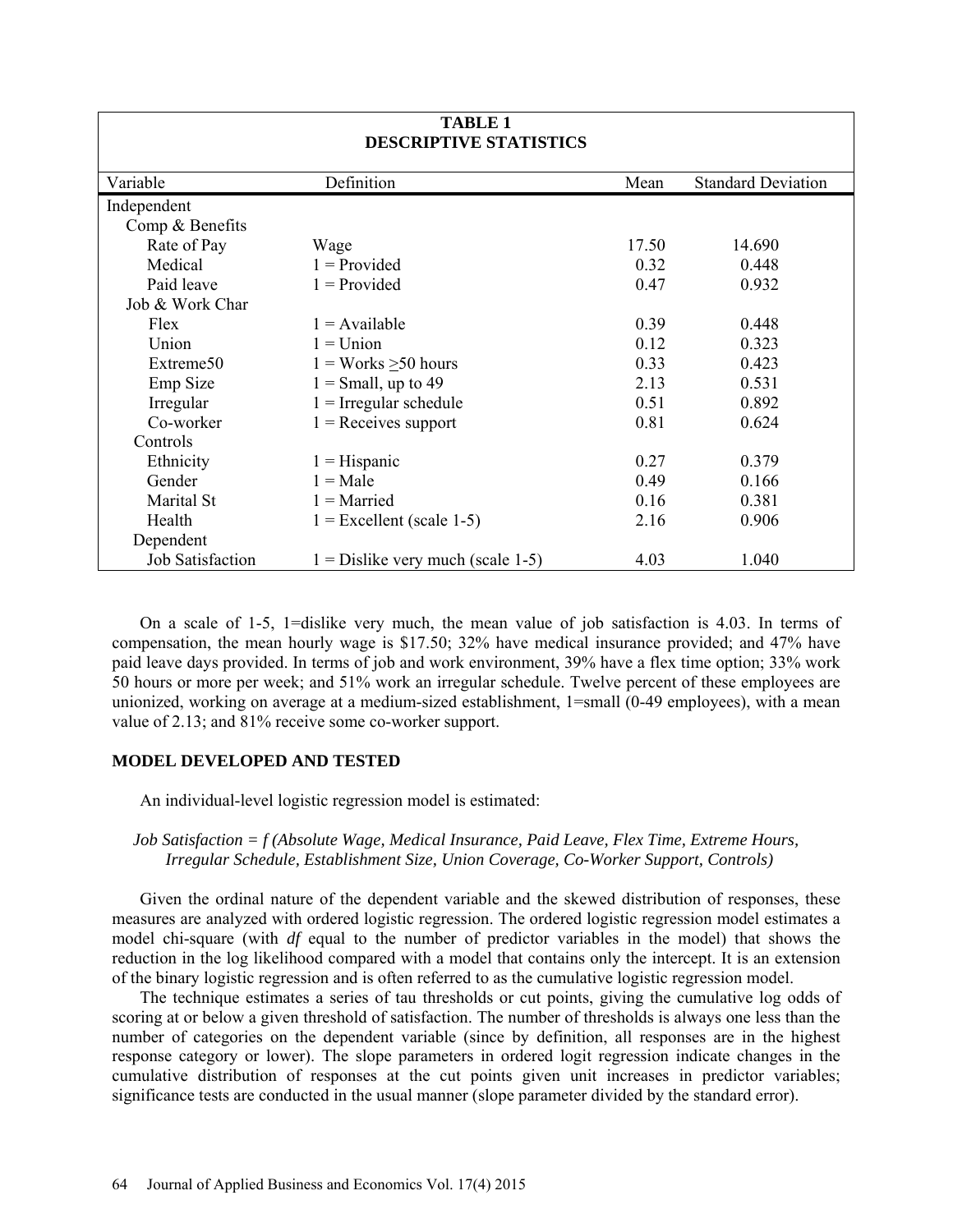### **VARIABLE CONSTRUCTION AND HYPOTHESES**

### **Dependent**

Job satisfaction has long been considered a core indicator of workers' evaluations of their jobs (Hodson, 2001; Hodson, 2004). The job satisfaction variable utilized here measures global job satisfaction (as opposed to a faceted job satisfaction measure). Job satisfaction is a work attitude and as such is an evaluative (cognitive) and emotional (affective) reaction to job and work environment characteristics (Hulin & Judge, 2003). A meta-analysis by Wanous et al (1997) concludes that single-item scales of job satisfaction are acceptable, offering the advantage of limiting demands on participants' time, an important factor in field work.

In the NLS data used here, workers respond to the question: how satisfied are you with your job overall? Response categories include: like very much; like fairly well; think it's OK; dislike somewhat; and dislike very much. As shown in the descriptive statistics section, the categories are re-ordered to facilitate interpretation of the results.

### **Explanatory Variables**

### *Compensation and Job and Work Environment Characteristics Variables*

A traditional business model of job satisfaction postulates the compensation package paid to the employee and job and work environment characteristics as primary correlates of employee job satisfaction. Integrating what has been stated in earlier sections here with regard to Millennials, several hypotheses are set forth with respect to *Millennials'* job satisfaction.

Employee compensation is represented by three variables here: rate of base pay, provision of medical insurance and paid leave. The variable "rate of base pay" is a measure of absolute rather than relative wage. Sell & Cleal (2011) suggest that increases in absolute wage increase job satisfaction, not necessarily because it makes you happier in the job, but rather a higher wage increases overall utility by increasing overall total expenditure opportunities. Further, recent cross sectional studies have shown that younger employees value status, as here represented by the extrinsic value "absolute wage". This may hold true somewhat more for these young *Millennial* workers, as longitudinal studies that control for age have additionally shown that Millennials value extrinsic factors such as money more than previous generations (Twenge et al, (2010). Work is instrumental to supporting a lifestyle they desire (Marston, 2007). *It is hypothesized that a higher absolute wage will positively affect Millennials' job satisfaction.* 

A binary of "whether medical insurance is provided" to the employee is utilized. In discussions of relative benefit importance this captures what previous generation employees cite as the most sought after benefit; thus positively contributing to their job satisfaction (Decker et al, 2009). However young employees are less likely than older workers to have chronic or critical medical issues. Often having a shorter time horizon (Deloitte, 2009) they may also be willing to tradeoff medical insurance for some other aspect of compensation or work environment. With respect to Millennials, longitudinal studies have demonstrated that they are more risk-adverse than previous generations (Twenge et al,  $(2010)$ ; Families  $\&$ Work Institute, 2006). It is therefore hypothesized that this generation-specific trait will override Millennials' youth tendencies. *It is hypothesized therefore that provision of medical benefits will positively affect Millennials' job satisfaction.*

Paid leave time is often cited as a desired benefit**.** Unlike medical insurance, paid leave is often viewed by younger employees as a right rather than a benefit **(**Keefe & Medjuck, 1997). Longitudinal studies have found a significant decline in work centrality and an increase in the value of leisure time over all generations (Twenge, 2010). Given that Millennials have lower work centrality and higher leisure time value relative to previous generations, *it is hypothesized that paid leave will positively affect Millennial job satisfaction.* 

Flexibility has been found to be highly ranked among employees (Bond et al, 2004). One form of workplace flexibility is flextime. Flextime is a scheduling arrangement that permits variation in an employee's start and departure times, variations in the length of the workday, and compressed workweeks. A binary variable captures "whether flex time is available".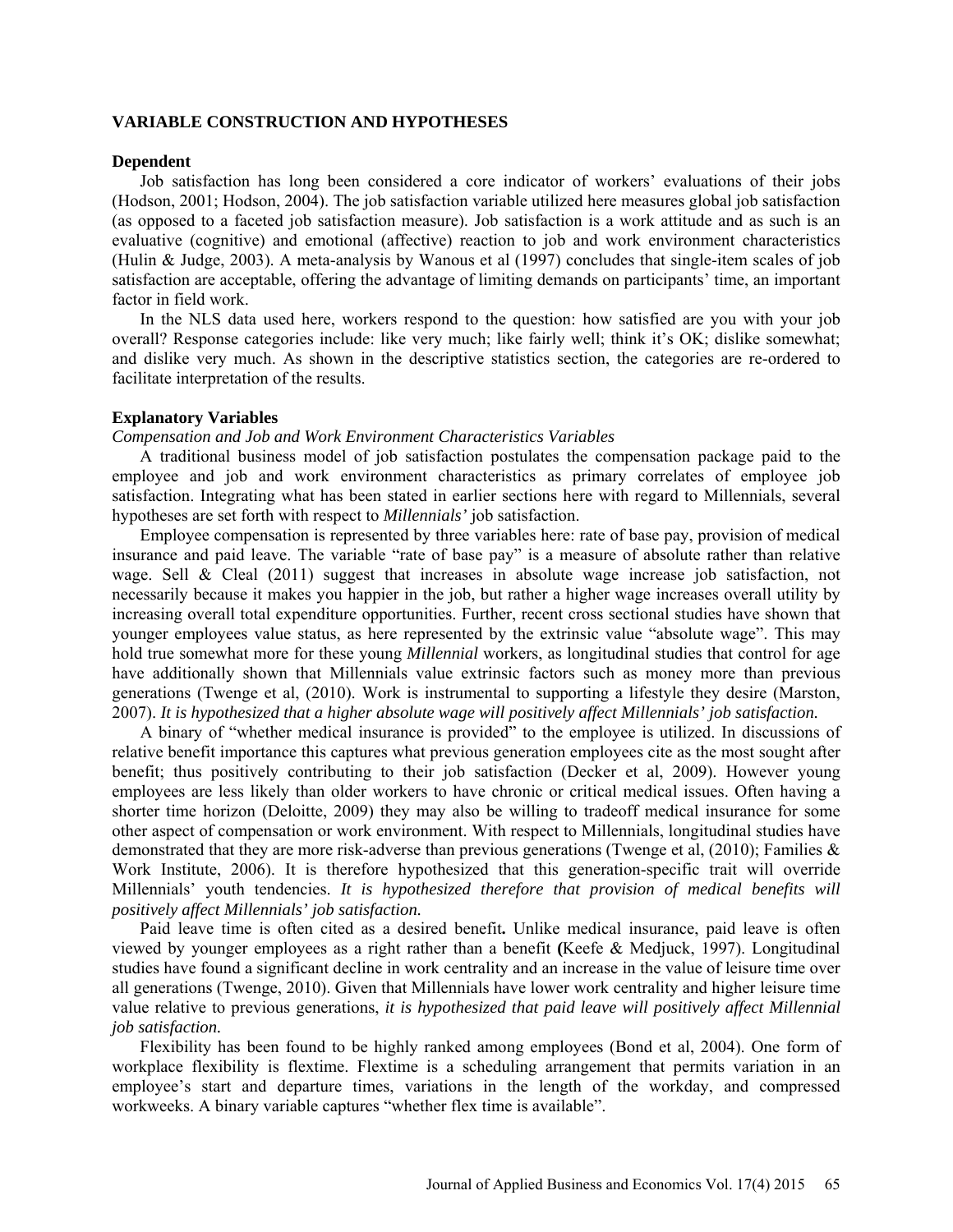The evidence is mixed as to the effectiveness of flex time and its effect on job satisfaction. In agediverse samples, it was found to be the most effective workplace option to boost productivity and morale and reduce absenteeism across age and family income levels (Bond et al, 2004). In documenting the adaptive strategies of dual-earner couples, Haddock et al, (2006) report flexible work scheduling as a significant supportive workplace practice; Campione (2006) however found no correlation between flex time and job satisfaction associated with voluntary job change for middle aged women.

With respect to Millennials it has been found that they feel rewarded by work arrangements that offer them more flexibility (Martin, 2005; Hershatter  $\&$  Epstein, 2010) and that their priority is work-life balance (Carless and Wintle, 2007; Cennamo & Gardner, 2008). Millennials are less work-centric and more family-centric than previous generations (Families & Work Institute, 2006). As such *it is hypothesized that flex time will positively affect Millennials' job satisfaction*.

Next a binary "whether worked 50 hours or more" is created. The literature suggests that a measure of "extreme hours worked" affects job satisfaction and delineates the threshold at 50 or more hours per week. Long working hours can be evidence both for workers having a challenging job and for workers just having too much work (based upon their preferences) (Kristensen, et al 2004; Hewlett & Luce, 2006). According to the Bureau of Labor Statistics, 1.7 million people consider their job and their work hours extreme due to globalization, technological connections, corporate expectations, and their own type A personalities.

Regardless of the reason for the intensity, some have argued that a new "normalized intensity" exists (McCann et al, 2008). With respect to this study's sample of Millennials, as opposed to the more agediverse BLS sample, Millennials may be more willing to work longer hours, the "new normalized intensity", to increase their earnings to establish their lifestyle (as opposed to their careers) (Hewlett  $\&$ Luce, 2006).

However, longitudinal studies find a decline in work ethic over generations, with more recent generations expressing less interest in working hard, putting in overtime, and taking pride in their work (Families & Work Institute, 2006). Further it has also been found that 23-27 year olds actually worked more hours in 2002 than in 1977. Does this reflect a discrepancy between Millennials' work attitudes and their behavior or does it reflect the reality that most of the new normal intensity is employer-driven? Could Millennials' negative attitude to overtime and long hours reflect the reality of overtime and excess hours on top of already long hours? All may reflect a larger underlying trend towards valuing work less and for Millennials it may be caused by (or in spite of) the longer work hours worked by many (Families & Work Institute, 2006).

Millennials like money, but factoring their increased value of leisure and decline in work ethic, they may only go so far to acquire income. Whereas their predecessors may have disliked working long hours and did in fact push for more balance (passing of the Family Medical Leave Act for example), they never really embraced their discontent to act upon it. They endured. Millennials are not afraid to express their discontent –ultimately this discontent will cause them to leave. *It is hypothesized that working extreme hours will negatively affect Millennials' job satisfaction.*

In 2005, over 3 million full-time U. S. workers worked something other than a regular daytime schedule, with two-thirds of them working a rotating or irregular shift (Williams, 2008). One in five U. S. employees works nonstandard times, during the evening, at night, or on rotating shifts (Gornick et al, 2009). Interestingly, 49% of all U.S. workers prefer a different shift including 43% who work day shift who would prefer a non-day shift (McMenamin, 2007). However the use of alternative shift arrangements may be determined by the demands of the employer rather than employee preferences. Although working hours have to some extent become indivisible through regulations such as FLSA, long hours over multiple shifts each day means that some employers have made hours divisible according to their own needs to maximize customer service and minimize labor costs.

Problems do arise from irregular schedules – changing hours, changing among day, evening, and night shifts. For the employee this means that there is no pattern of reliability in his or her work week. Findings show that employees find these "irregular" work week environments less satisfactory (Tausig  $\&$ Fenwick, 2001). With respect to young Millennials there are two possible reactions to irregular schedules.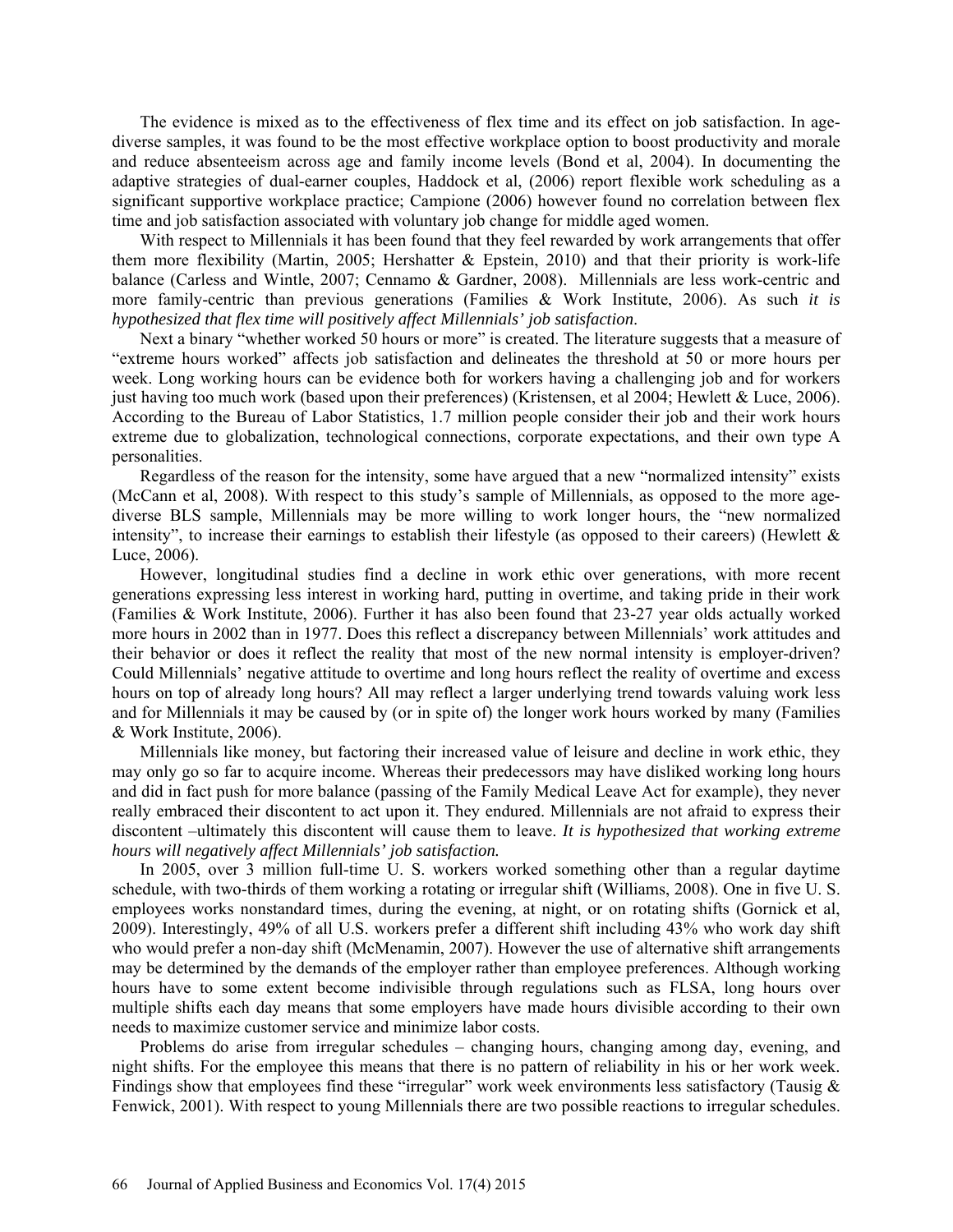First they may be more willing to work irregular shifts and hours to establish their lifestyle and/or increase their earnings (Hewlett  $& Luce, 2006$ ). Second, similar to their reaction to excessive hours, they may baulk at these schedules which may interfere with their much desired wish for balance between work and leisure and their increased value of leisure time. *It is hypothesized that "irregular schedule" will negatively affect Millennial job satisfaction.*

Evidence suggests that job satisfaction tends to be lower in larger establishments due to their more impersonal and bureaucratic nature (Clark, 1996; Hodson, 2001) and less satisfactory managementemployee relations (Tansel & Gazioglu, 2006). Larger employers can however provide more varied pay and promotional opportunities as well as the latest technology. Despite these offerings, the evidenced dissatisfaction in larger establishments may actually mask the true underlying reasons such as lack of career development, failure to ignite passion, and less feedback (Singleton-Jackson et al, 2011; Mayhew, 2014).

Intrinsic work values, those of challenge, autonomy, and support, allow employees to find meaning and interest in work and contribute to intrinsic job satisfaction. This study uses the variable "establishment size" to proxy intrinsic satisfaction. Previous research has demonstrated that intrinsic satisfaction is a significant contributor to overall job satisfaction (Decker et al, 1997). With respect to Millennials, evidence suggests intrinsic work values are just as important to them as to previous generations in their youth (Twenge et al, 2010).

Millennials prefer organizations with central decision making, clearly defined responsibilities, and formalized procedures (similar to rubrics they received in school) (Hershatter & Epstein, 2010); all of which would be seemingly desirable to executives and suggest a match to larger organizations. Millennials are however also prone to want to choose the specific tasks they will perform and the conditions under which they do them. They need supervisor direction and feedback more than previous generations and at the same time desire autonomy and freedom from continuous supervisor scrutiny (Graduate Management Admissions Council, 2007; Twenge, 2010). This description may suggest a match with smaller more flexible organizations.

Longitudinal studies have also shown changes in personality traits, with an increase in individualistic traits over time across generations. The upside of strong individualism in Millennials is that they recognize the right and ability of individuals to succeed and contribute regardless of their background and that they treat people as individuals rather than members of groups. The downside to increased individualism observed in Millennials is when it reaches the level of narcissism and feelings of entitlement (Twenge & Foster, 2010; Twenge et al, (2010)). This may mean that Millennials want more now and are not willing to wait and go through traditional channels for promotions and project assignments (such as internal labor market job ladders). This description may suggest a match with smaller more flexible organizations. *It is hypothesized that small size of establishment will positively affect Millennial job satisfaction.*

Union influence in the workplace has declined within the U.S. over last 50 years. Nearly 15 million U.S. workers are covered under union contracts (Bureau of Labor Statistics, 2013). Unions traditionally provide professional and social network contacts as well as sources of information and potential grievance recognition and resolution (Bluestone & Rose, 1997). Union influence also represents the establishment and enforcement of seniority systems. Given Millennials strong sense of individualism mentioned above, Millennials may not consider union influence a positive one. *It is hypothesized that establishment union coverage will negatively affect Millennial job satisfaction.*

As Millennials enter the workplace they must not only learn about the job-related tasks required of them, but also how to adapt to and negotiate their roles and gain others' acceptance of them (De Vos et al, 2003; Myers & Oetzel, 2003). They must evaluate the organization and whether they like working with co-workers and supervisors (Scott & Myers, 2010).

The last variable "co-worker support" is measured using a question which asks whether the employee has "someone at work to talk to about work-related issues". Co-worker support has been defined in the literature as the extent to which employees believe their co-workers are willing to provide them with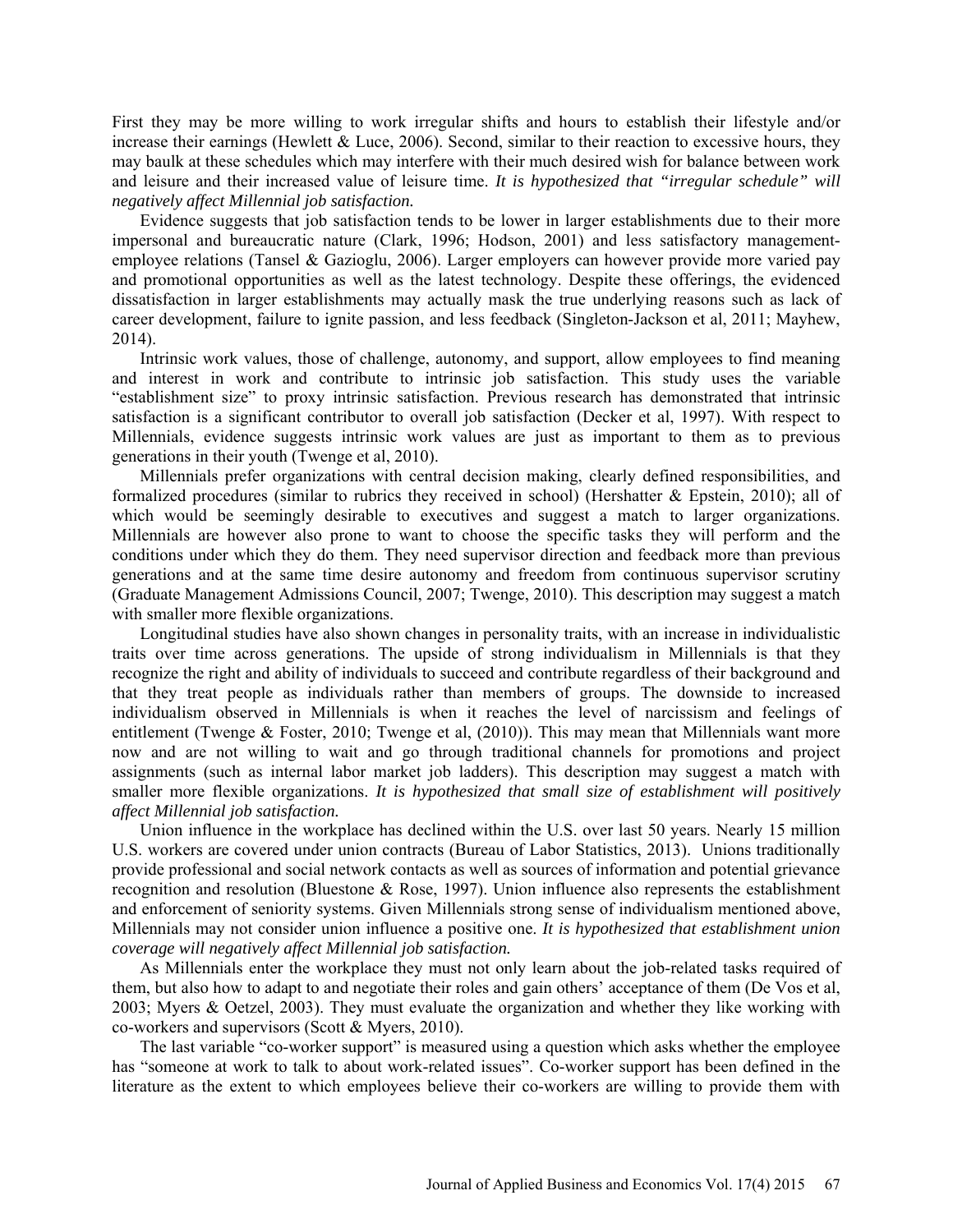work-related assistance (Wang et al, 2005; Bono & Judge, 2003; Susskind et al, 2003). Unlike supervisor support, co-worker support is predominantly free of hierarchical differences (Chuang et al, 2012).

Evidence suggests that employees who perceive more co-worker support obtain more job resources such as consideration, emotional support, useful information, and guidance and that this support motivates employees to persist in meeting requirements of their jobs, enhancing service performance and customer orientation (Tsai & Wu, 2006); Ducharme & Martin, 2000). Employee-perceived co-worker support can reduce employees' withdrawal intentions and actual turnover (Iverson, 1999). Given Millennials' substantial need for support and guidance to achieve their individual career development and success, *it is hypothesized that co-worker support will positively affect Millennial job satisfaction.*

### **Control Variables**

Individual demographic variables are included as controls: race, gender, marital status, and general health.

### **RESULTS**

To aid in the interpretation of the results presented here in Table 2, this study reports both the parameter estimates  $b_k$  and the exponential parameter estimates ( $e^b_k$ ). The exponential parameter estimate is a measure of the factor change in the odds of the outcome produced by a one unit increase in the value of an independent variable; here that means the increase in the odds of being in the highest job satisfaction group for a one point increase in the explanatory variable. Units implied by raw coefficients of a logistic regression model (log-odds) are not intuitively interpretable (Long, 1997). Also the factor change measure of the effect on odds has the additional benefit of being independent from the settings of the independent variables, unlike predicted probabilities and most marginal effects (Sell and Cleal, 2011).

The global chi square statistic indicates that the model logit regression is highly significant (Chi square statistic= $97.258$ ; p<.01).

It was expected that given the increase in extrinsic values of Millennials relative to previous generations, the variable pay would substantially affect job satisfaction. However although pay positively contributes to job satisfaction, it does so only moderately  $(b=0.121; p<10)$ . Perhaps higher pay feeds Millennials' narcissistic tendencies and perhaps reinforces their confidence and self-esteem. But relative to other factors, its influence is smaller. As has been suggested in the literature, high pay may be used to distract from more serious negative aspects of the job and work environment.

Both paid leave (b=0.204;  $p<10$ ) and flex time (b=0.410;  $p<10$ ) are significant. As hypothesized they positively affect job satisfaction but as with the finding for pay, they do so only moderately. Given Millennials' increased value of leisure and the importance of balance between work and leisure, both were expected to substantially affect job satisfaction. Perhaps this indicates that these workplace offerings are viewed by Millennials as band aids to fix some of the more substantial industry or employer-imposed practices that Millennials find offensive and unpalatable.

Both extreme hours ( $b$ = -0.510;  $p$ <.01) and irregular schedules ( $b$ = -0.311;  $p$ <.01) are found to be highly significant and to reduce Millennials' job satisfaction, as hypothesized. Each of these makes it difficult for Millennials to find and maintain balance in their lives. Even if Millennials are working long hours and irregular schedules to earn more money or to keep their jobs or both, both seemingly important outcomes to Millennials, these realities do not translate into satisfaction and are soundly rejected by Millennials as the means to achieve their goals.

Although unions have historically been seen as sources of help to employees, it was hypothesized here that union influence would negatively affect Millennials' job satisfaction. Millennials' significant individualism and confidence lead them to reject strict seniority rules and to downgrade the importance of experience on the job, tenets of union operations. What was surprising was the strength of the negative influence of unions on Millennials' satisfaction (b= -0.327; p<.05). Unlike their parents and grandparents, Millennials' have little history with unions and unions' diminishing presence and offerings (such as formal apprenticeships) do nothing to initiate Millennials into the fold.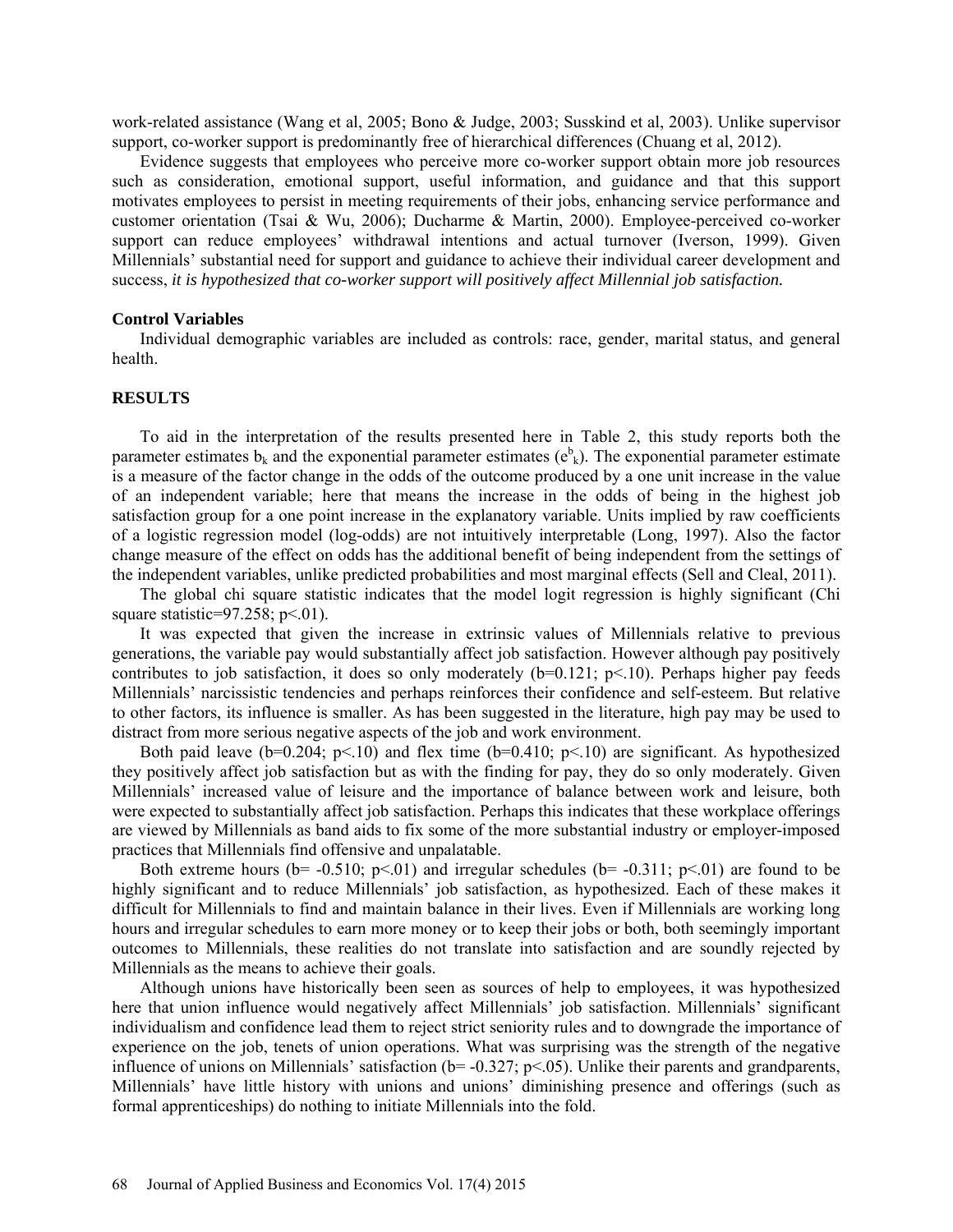| <b>TABLE 2</b><br><b>RESULTS FROM ORDERED LOGIT REGRESSION</b> |             |                                                                                                                                                                                                          |  |  |  |
|----------------------------------------------------------------|-------------|----------------------------------------------------------------------------------------------------------------------------------------------------------------------------------------------------------|--|--|--|
|                                                                |             |                                                                                                                                                                                                          |  |  |  |
| Variable                                                       | $b_k$       | $e^{b}_{k}$                                                                                                                                                                                              |  |  |  |
| Rate of Pay                                                    | $0.121*$    | 1.129                                                                                                                                                                                                    |  |  |  |
| Medical                                                        | $-0.152$    | 1.121                                                                                                                                                                                                    |  |  |  |
| Paid leave                                                     | $0.204*$    | 1.226                                                                                                                                                                                                    |  |  |  |
| Flex                                                           | $0.410*$    | 1.507                                                                                                                                                                                                    |  |  |  |
| Union                                                          | $-0.327**$  | 0.721                                                                                                                                                                                                    |  |  |  |
| Extreme50                                                      | $-0.510***$ | 0.600                                                                                                                                                                                                    |  |  |  |
| Emp Size                                                       | $0.256***$  | 1.292                                                                                                                                                                                                    |  |  |  |
| Irregular                                                      | $-0.311***$ | 0.733                                                                                                                                                                                                    |  |  |  |
| Co-worker                                                      | $0.133*$    | 0.875                                                                                                                                                                                                    |  |  |  |
| Ethnicity                                                      | 0.210       | 1.234                                                                                                                                                                                                    |  |  |  |
| Gender                                                         | $-0.174$    | 0.840                                                                                                                                                                                                    |  |  |  |
| Marital St                                                     | $0.196*$    | 1.271                                                                                                                                                                                                    |  |  |  |
| Health                                                         | $-0.324*$   | 0.723                                                                                                                                                                                                    |  |  |  |
| Global Chi-                                                    |             |                                                                                                                                                                                                          |  |  |  |
| Square Statistic                                               | 97.258***   |                                                                                                                                                                                                          |  |  |  |
| variable.<br>*p<.10; **p<.05; ***p<.01.                        |             | <i>Note:</i> $e^{b}$ <sub>k</sub> is the exponentiated parameter estimate and represents the factor change in the<br>odds of the outcome produced by a one unit increase in the value of the independent |  |  |  |

Both variables that represent potential human workplace support to Millennials, establishment size and co-worker support are significant and as hypothesized positively contribute to job satisfaction. However the magnitude of the effect of establishment size is substantially greater than that of co-worker support. Given the importance of individualized supervisor support to Millennials, evidence has suggested that small establishments are more likely to address this need. The results here show that small establishment size is a highly significant positive contributor to job satisfaction ( $b=0.256$ ;  $p<01$ ).

Co-worker support on the other hand, is a moderately positive significant contributor to job satisfaction ( $b=0.133$ ;  $p<10$ ). In the past, co-worker support has been found to be a significant source of help and direction for new employees. Millennials however often view their co-workers and team members as friends. If so, then the functionality of co-worker support as source of help and mentor guidance may be diluted. Also if as discussed above, supervisor support is not only necessary but must be linked to an individualized plan of success and development for the Millennial, then co-worker or team member support is no substitute or equivalent.

### **CONCLUSION**

It would appear that the most important factors affecting Millennials' job satisfaction are those that negatively impact satisfaction, those that push Millennials out rather than positive factors that lure them in. And although employers have become quite creative in some of their offerings to recruit Millennials, they have often failed to retain them.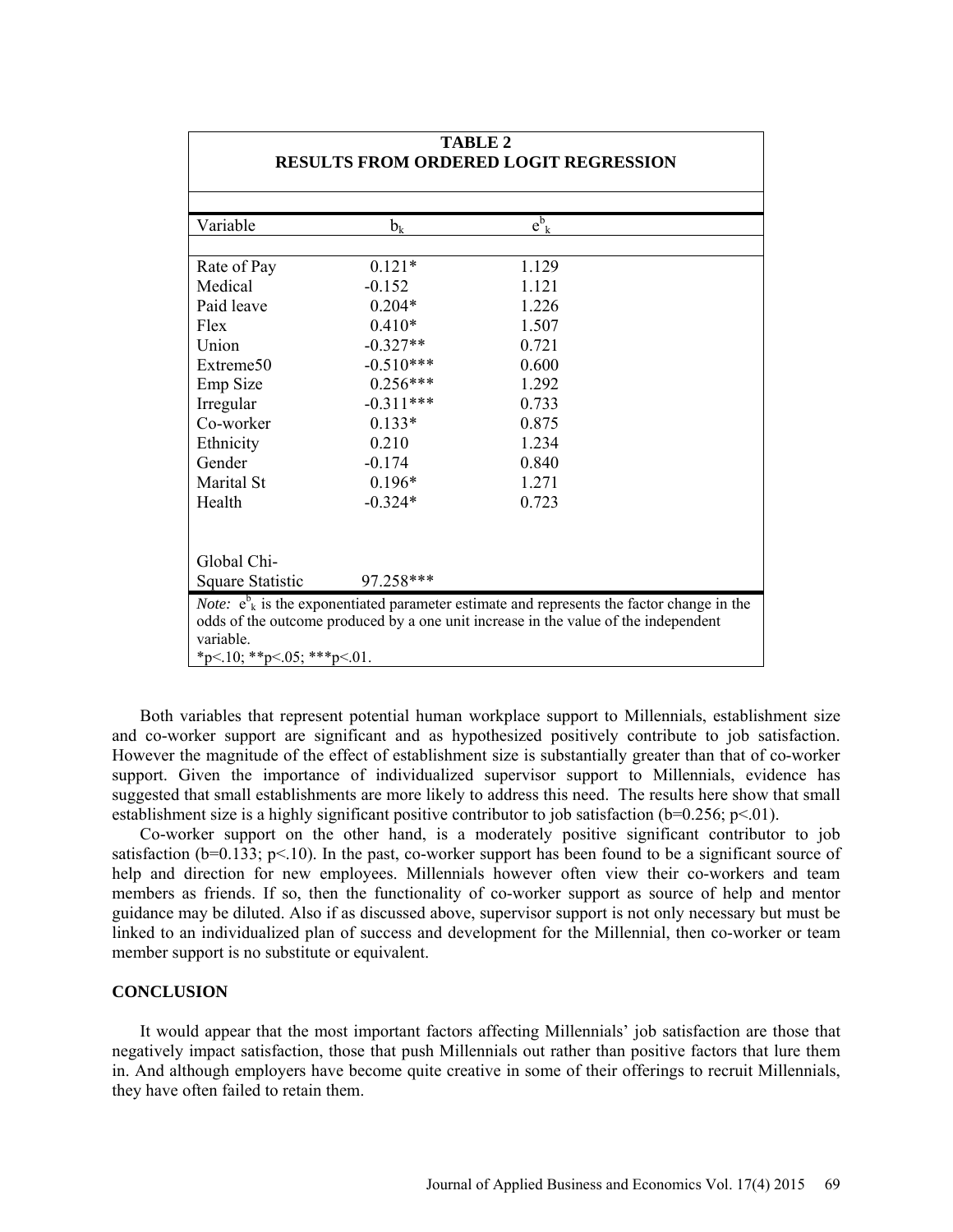Offering higher pay (or even promotional opportunities with pay raises, emphasis on the pay raises) may attract Millennials initially but their weaker significance relative to other factors implies that these will not be enough to keep them. Along with these offerings many employers want to appeal to Millennials' desire for flexibility (flex time) and leisure time (such as paid vacation time). Millennials have strongly stated in corporate surveys (Deloite, 2009) and in academic studies (Twenge, 2010) that freedom to do their work in the manner in which they desire is very highly rated. Addressing their need for downtime takes into account their high value of leisure and balance. But again although moderately significant, these offerings do not appear to tip the scale for Millennials.

Highly significant are what Millennials perceive as negative aspects of their jobs and work environment. Whether employer-driven practices, industry standards, or internal labor market practices, anything that Millennials deem unfair, unreasonable, or unmanageable causes them to leave.

Millennials are clearly rejecting the "norm" established by earlier generations; some say especially the baby boomers, that working long hours is a necessary part of career advancement and proof of organizational commitment. Their negative response to extreme hours would seem to imply that working these long hours is not really their preference per se, but rather either a necessity to achieve workable income (perhaps from multiple jobs) or a requirement of their employer or perhaps both.

Equally highly negative is their response to irregular schedules. Most are employer-driven to meet customer needs and/or to strategically reduce labor time costs. For a generation which highly values balance between work and leisure and leisure itself more than previous generations, the disruption caused by irregular schedules and the inability of Millennials to moderate this disruption means that employers will see low satisfaction and all the additional negative correlates earlier discussed (absenteeism, counterproductive behavior, etc.).

Interestingly union coverage within the establishment in which they work appears to be soundly rejected by Millennials as well. This may be reflective of the strong individualism of this generation. Millennials believe that everyone should be judged on their own merits, as an individual not as a member of a group. Combined with their high levels of confidence and self-esteem, they may discount market standards such as years of labor market experience and tenure in the job. Labor unions may represent to them rigid rules of seniority and outdated means of evaluating performance. Also given their individualism, the idea of collective anything, whether grievance support or pay negotiations, does not address their need for one-on-one support (supervisor mostly) and personal career goals attainment. Or for some, as youth, they may simply reject the old ways out of hand.

Millennials strongly prefer smaller establishments perhaps reflecting not only their need for one-onone support but the actual realization of it in smaller establishments. Oftentimes smaller establishments can more intimately assess the "fit" of the individual with the organization in the initial recruitment phase. They many times also need individuals to perform multiple job tasks, which may perhaps give these Millennials a sense of personal and career development, of more responsibility, and a stronger sense of the organizational vision, all of which they seem to want. Millennials seem to be rejecting the luxury offerings of large establishments, seeing instead the bureaucratic and impersonal environment as unappealing.

Regardless of establishment size, co-worker support usually functions as a critical part of the work environment. It can provide daily help and direction on the job and can serve to orient these young workers to the organizational culture. Although a positive influence on job satisfaction, it was only moderately significant here. Because Millennials often perceive their co-worker peers as friends, this perception may dilute the importance of the mentor role of co-workers and their ability to pass on organizational knowledge and properly orient these newer employees.

### **IMPLICATIONS**

Baby boomers often advise Millennials to persist and be patient – the rewards for their efforts, money, status, and respect, will come. Although Millennials like pay and perks, they ultimately cannot be bought with these. However given the individualistic characteristics of Millennials, their self-esteem,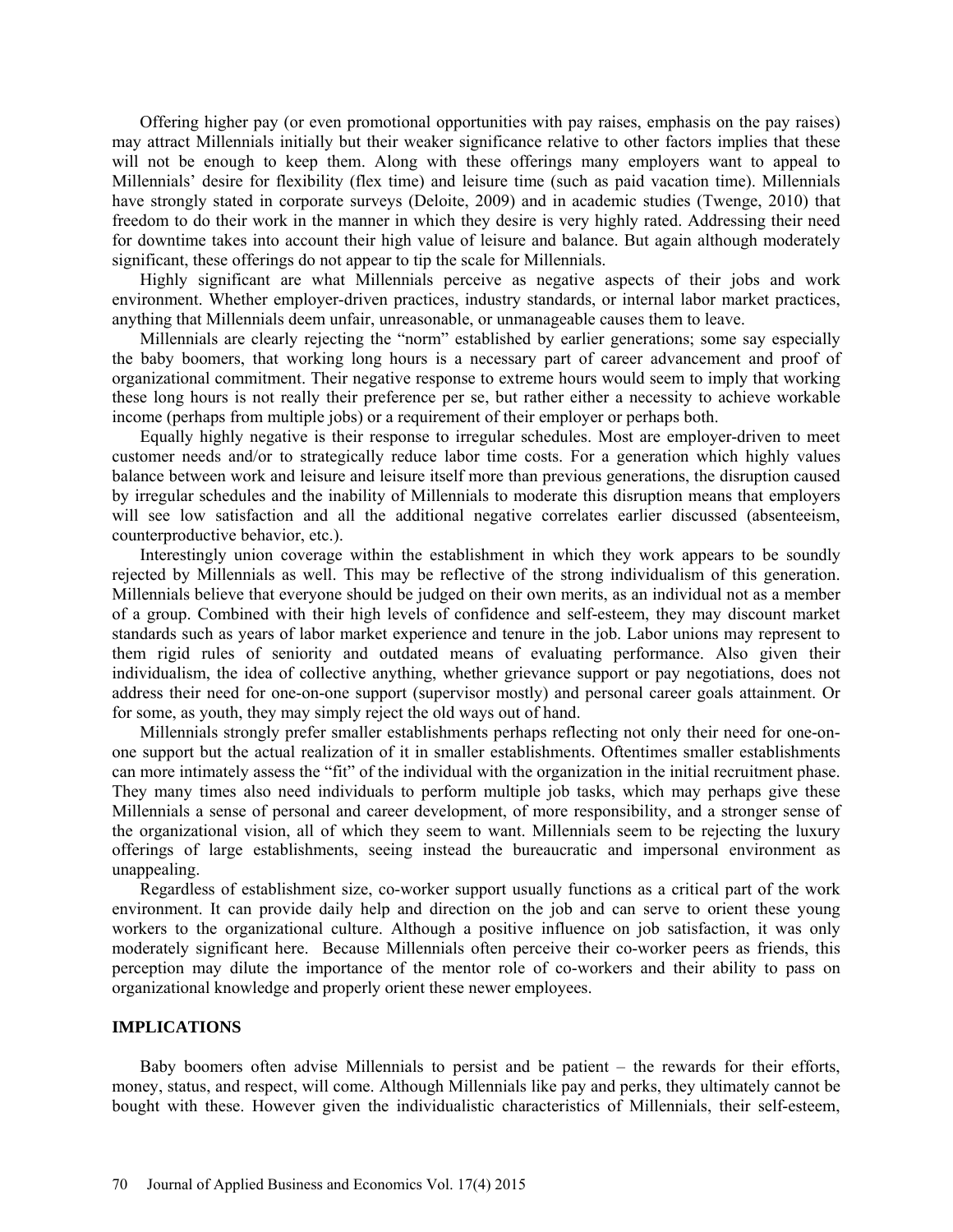confidence, and narcissism combined with their risk-aversion and inability to handle uncertainty and nuance, Millennials may be ill-prepared for the realities and perhaps the harshness of the workplace. The very abilities that allowed baby boomers to survive and thrive in a work setting – negotiating their roles, adapting to less-than-perfect circumstances, persisting when unknown challenges appear – are not strong suits of Millennials and can explain their quickness to quit and leave.

However it could also be argued that Millennials' attitudes seem to get to the heart of the conflict baby boomers lived or in the worse light, the inner hypocrisy they lived. Those "rewards" that seemingly smoothed over and eased the pain of long hours and difficult conditions came at great personal cost. Divorce, stress, mental and physical ailments that Millennials may have observed, may have also served to orient Millennials to focus on the "price of" and the "means to" money, status, and respect; the costs to themselves, their families, and to society.

Millennials, as youth of every generation, are serving as agents of change. They reject "the realities" of the workplace, the unpalatable employer practices, the lack of supervisor support and guidance, and the lack of meaning and importance of their work as underlings. Unlike baby boomers they will not stay and take it. Millennials are, in their own way, re-defining what constitutes work ethic and its demonstration; work centrality and its relative importance; and the value of leisure and its place in life. They are protesting with their feet and often not just walking away from their jobs, but also from their educational training and heretofore chosen career.

Millennials pose unique challenges for employers, unique in part because they are different from the previous dominant force, the baby boomers. Given the above evidence, companies must pretty much rethink everything: their recruitment process and offerings, internships, mentoring programs, supervisor selection and training, evaluation and rewards systems, and even operations procedures. All of these must reflect what we know of Millennials and the challenges that they pose to the standard practices of companies and industries.

These challenges clearly go beyond the fact that Millennials are young and to some degree rebellious as all youth. Their core beliefs and personalities are questioning employer practices that baby boomers may not have liked but which they stoically accepted as part of the status quo. They also clearly need internships and mentoring to be more than task-oriented, as many who quit and leave are in fact technically qualified. Much of the mentoring effort must either derive from the immediate supervisor or designated co-workers with, if not direct authority, at least a meaningful channel to someone in position to resolve on-going issues.

A large part of the problem is that oftentimes immediate supervisors are individuals who excel in technical aspects of the job and in some cases have the required on-the-job years of experience, but often lack managerial skills, training, and experience in dealing with the issues of new employees. Given the importance of the immediate supervisor in the minds of Millennials and their need for more personalized development plans, managerial training should be required of all immediate supervisors.

If Millennials are agents of change in the workplace, then change workplaces must. One could argue that Millennials need to change – but their biggest complaints seem to emanate from practices that even the stoic baby boomers disliked. Maybe it is time for employers to carefully assess their practices – and if they are not willing or able to change them, then they must at least prepare their young Millennials for the reality and have support for them.

There is no escape from the fact that not only will Millennials constitute the largest percentage of the U.S. workforce, but also the absolute greatest number of workers in U.S. labor force history. Whatever your perspective on Millennials – good or bad – they are here to stay. Will they change as they age? Yes, but some of their particular or peculiar characteristics and behaviors will reflect more lasting generational changes that will persist.

### **REFERENCES**

Alsop, R., (2008). *The trophy kids grow up: How the Millennial generation is shaping up in the workplace.* San Francisco: Jossey-Bass.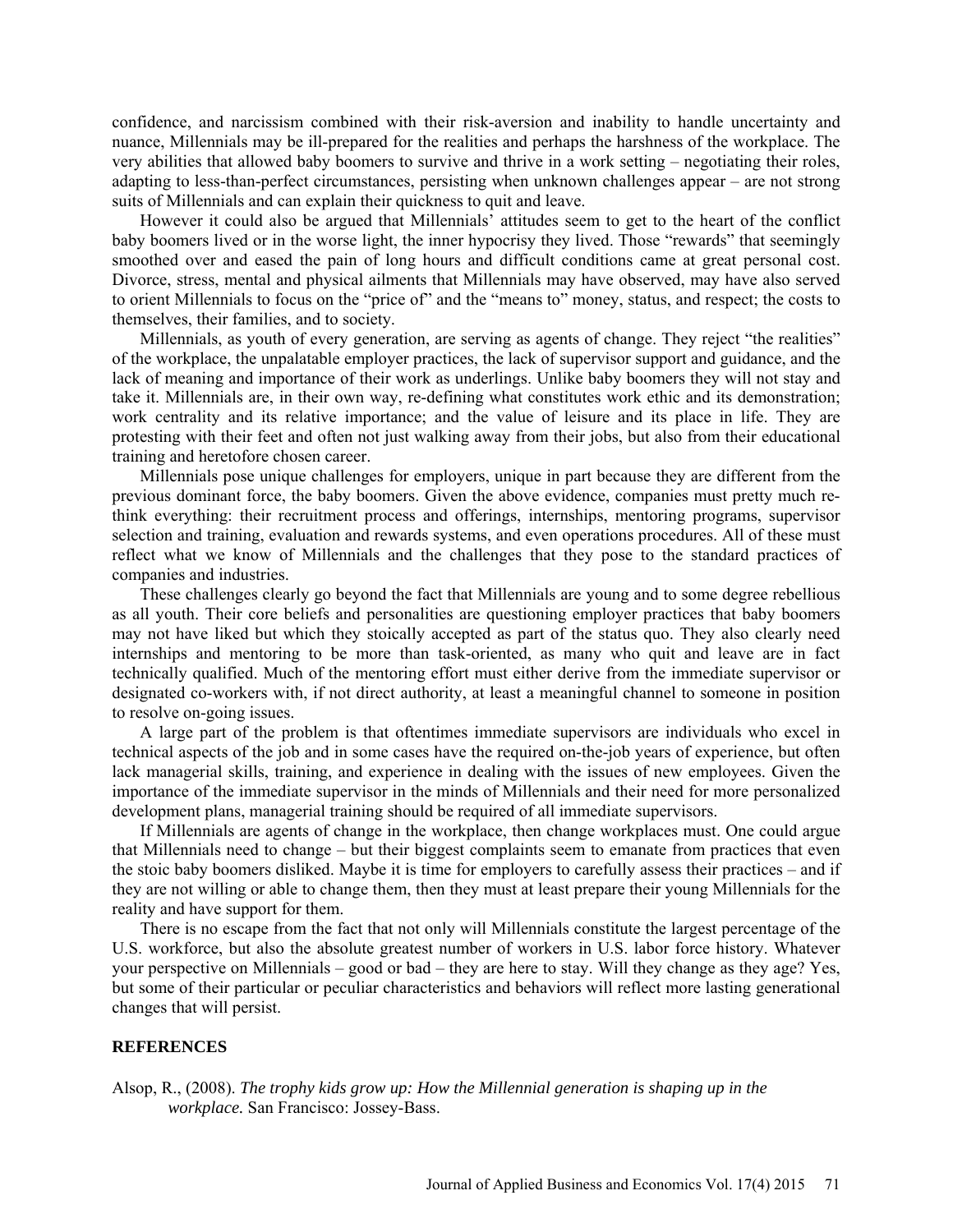- Ballard, D.I., & Seibold, D.R., (2003). Communicating and organizing in time: A meso-level model of organizational temporality. *Management Communication Quarterly*, 16(3), 380-415.
- Baltes, P.B., Reese, H.W., Lipsitt, L.P., (1980). Life-span developmental psychology. *Annual Review of Psychology*, 31, 65-110.
- Barker, J.R., (1993). Tightening the iron cage: Concertive control in self-managing teams. *Administrative Science Quarterly*, 38, 408-437.
- Bluestone, B., & Rose, S. (1997). Unraveling an economic enigma: overworked and underemployed. *The American Prospect, March/April*, 58-68.
- Bockerman, P., & Ilmakunnas, P. (2005). Job disamenities, job satisfaction and on-the-job search: Is there a nexus? *Labor and Demography* 05001001. Econ WPA.
- Bond, J. T., Galinsky, E., & Hill, J. E. (2004). *When work works: Summary of Families and Work Institute Research findings*. New York: Families and Work Institute.
- Bono, J. E., & Judge, T. A. (2003). Self-concordance at work: Toward understanding the motivational effects of transformational leaders. *The Academy of Management Journal, 46,* 554-571.
- Campione, W.A. (2006). Voluntary job change versus employer promotion: Do women fare better on their own? *Applied Business and Economics*, *6 (2)*, 54-72.
- Carless, S. A., & Wintle, J. (2007). Applicant attraction: The role of recruiter function, work-life balance policies and career salience. *International Journal of Selection and Assessment, 15,* 394-404.
- Cennamo, L., & Gardner, D., (2008). Generational differences in work values, outcomes, and personorganisation values fit. *Journal of Managerial Psychology* 23(8), 891-906.
- Chatman, G., O'Leary-Kelly, A., Wolf, S., Klein, H., Gardner, P., (2001). The influence of demographic heterogeneity on the emergence and consequences of cooperative norms in work teams. *Academy of Management Journal*, 44, 956-974.
- Chuang, A., Judge, T.A., & Liaw, Y.J., (2012). Transformational leadership and customer service: A moderated mediation model of negative affectivity and emotional regulation. European Journal of *Work and Organizational Psychology*, 21(1), 28-56.
- Ciriello, V.M., Dempsey, P.G., Maikala, R.V., & O'Brien, N.V., (2008). Secular changes in psychophysically determined maximum acceptable weights and forces over 20 years for male industrial workers. *Ergonomics*, 51, 593-601.
- Clark, A.E., (1996). Job satisfaction in Britain. *British Journal of Industrial Relations*, 34(2), 189-217.
- Clark, A.E., Georgellis, Y., & Sanfey, P. (1998). Job satisfaction wages and quits: Evidence from German panel data. *Research in Labour Economics, 17*, 95-122.
- Coomber, B., & Barriball, K. (2007). Impact of job satisfaction components on intent to leave and turnover for hospital-based nurses: A review of the research literature. *International Journal of Nursing Studies*, *44*, 297-314.
- Cooper, C., Liukkonen, P., & Cartwright, S. (1996). *Stress prevention in the workplace: Assess the costs and benefits to organizations. European Foundation for the Improvement of Living and Work Environment Factors.* Dublin, Ireland.
- Decker, F. H., Harris-Kojetin, L. D., & Bercovitz, A. (2009). Intrinsic job satisfaction, overall satisfaction, and intention to leave the job among nursing assistants in nursing homes. *The Gerontologist*, *49 (5)*, 596-610.
- Deloitte. (2009). State of the media democracy survey ( $3<sup>rd</sup>$  ed.). Retrieved from: [http://deloitte.com/us/realitycheck.](http://deloitte.com/us/realitycheck)
- De Vos, A., Buyen, D., Schalk, R., (2003). Psychological contract development during organizational socialization: Adaptation to reality and the role of reciprocity. *Journal of Organizational Behavior*, 24, 537-559.
- Dries, N., Pepermans, R., De Kerpel, E., (2008). Exploring four generations' belief about career: Is "satisfied: the new "successful"? *Journal of managerial Psychology*, 23, 907-928.
- Ducharme, L. J., & Martin J. K., (2000). Unrewarding work, coworker support and job satisfaction: A test of the buffering hypothesis. *Work and Occupations, 27,* 223-243.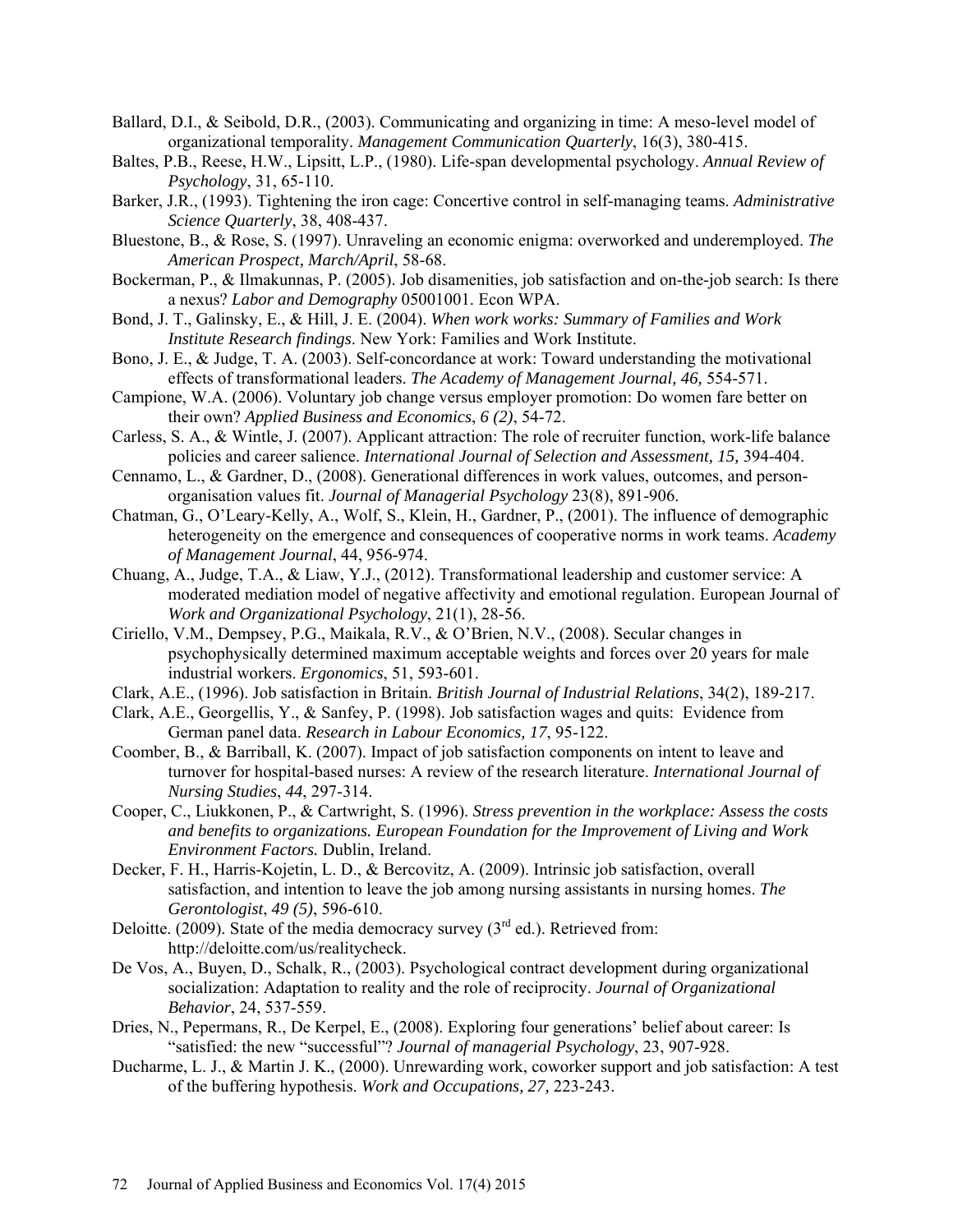- Families and Work Institute., (2006). Generation and gender in the workplace. *American Business Collaboration*. [http://familiesandwork.org/site/research/reports/main.html.](http://familiesandwork.org/site/research/reports/main.html)
- Freeman, R. B. (1978). Job satisfaction as an economic variable. *American Economic Association, 68(2),* 135-141.
- Gattfredson, G.D., & Holland, J.L., (1990). A longitudinal test of the influence of congruence: Job satisfaction, competency utilization, and counterproductive behavior. *Journal of Counseling Psychology, 37,* 389-398.
- Gentile, D.A., Anderson, C.A., Yukawa, S., Ihori, N., Saleem, M., Ming, L.K., et al., (2009). The effects of prosocial games on prosocial behaviors: International evidence from correlational, experimental, and longitudinal studies. *Personal Social Psychology* B, 35, 752-763.
- Graduate Management Admission Council, (2007). Global MBA graduate survey. Retrieved from: [http://www.gmac.com/community/media/p217.aspx.](http://www.gmac.com/community/media/p217.aspx)
- Gornick, J.C., Presser, H.B., & Batzdorf, C., (2009). *The American Prospect*. Retrieved from: [http://www.prospect.org/cs/articles?article=outsidethe9to5.](http://www.prospect.org/cs/articles?article=outsidethe9to5)
- Gursoy, D., Maier, T.A., Chi, C.C. , (2008). Generational differences: an examination of work values and generational gaps in hospitality workforce. *International Journal of Hospitality Management*, 27(3), 448-458.
- Haas, J., (1977). , Learning real feelings: A study of high steel ironworkers' reactions to fear and danger. *Sociology of Work and Occupations*, 4(2), 147-170.
- Haddock, S. A., Zimmerman, T. S., Lyness, K. P., & Ziemba, S. J., (2006). Practices of dual-earner couples successfully balancing work and family. *Journal of Family and Economic Issues, 27*, 207-234.
- Hershatter, A., & Epstein, M., (2010). Millennials and the world of work: An organization and management perspective. *Journal of Business Psychology*, 25, 211-223.
- Hewlett, S.A. & Luce, C.B., (2006). Extreme hours The dangerous allure of the 70 hour workweek. *Harvard Business Review 84.12*, 49-59.
- Hodson, R., (2001). *Dignity at Work.* Cambridge: Cambridge University Press.
- Hodson, R., (2004). Demography or respect? Work group demography versus organizational dynamics as determinants of meaning and satisfaction at work. *British Journal of Sociology 53,* 291-317.
- Hulin, C.L., & Judge, T.A., (2003). Job attitudes: A theoretical and empirical review. In W.C. Borman, D.R. Ilgen, & R.J. Klimoski (Eds.), *Handbook of psychology* (Vol. 12, pp.255-276). Hoboken, NJ: Wiley.
- Iverson, R.D., (1999). An event history analysis of employee turnover: The case of hospital employees in Australia. *Human Resource Management Review, 9,* 397-418.
- Judge, T.A., Thoresen, C.J., Bono, J.B., & Patton, G.K., (2001). The job satisfaction-job performance relationship: A qualitative and quantitative review. *Psychological Bulletin*, 127, 376-407.
- Keefe, J.M. & Medjuck, S., (1997). The contribution of long term economic costs to predicting strain among employed women caregivers. *Journal of Women and Aging 9.3*, 3-25.
- Keller, R.T., (1983). Predicting absenteeism from prior absenteeism, attitudinal factors and nonattitudinal factors. *Journal of Applied Psychology, 68,* 536-540.
- Kirby, E., & Krone, K., )2002). The policy exists but you can't really use it: Communication and the structuration of work-family policies. *Journal of Applied Communication Research*, 30(1), 50-77.
- Kowske, B.J., Rasch, R., Wiley, J., (2010). Millennials' (lack of) attitude problem: An empirical examination of generational effects on work attitudes. *Journal of Business Psychology* 25, 265- 279.
- Kristensen, N., & Westergard-Nielsen, N., (2004). Does low job satisfaction lead to job mobility? IZA Disc. Paper No. 1026.
- Kristensen, T.S., Bjorner, J.B., Christensen, K.B., & Borg, W., (2004). The distinction between work pace and working hours in the measurement of quantitative demands at work. *Work and Stress, 18(4),* 305-322.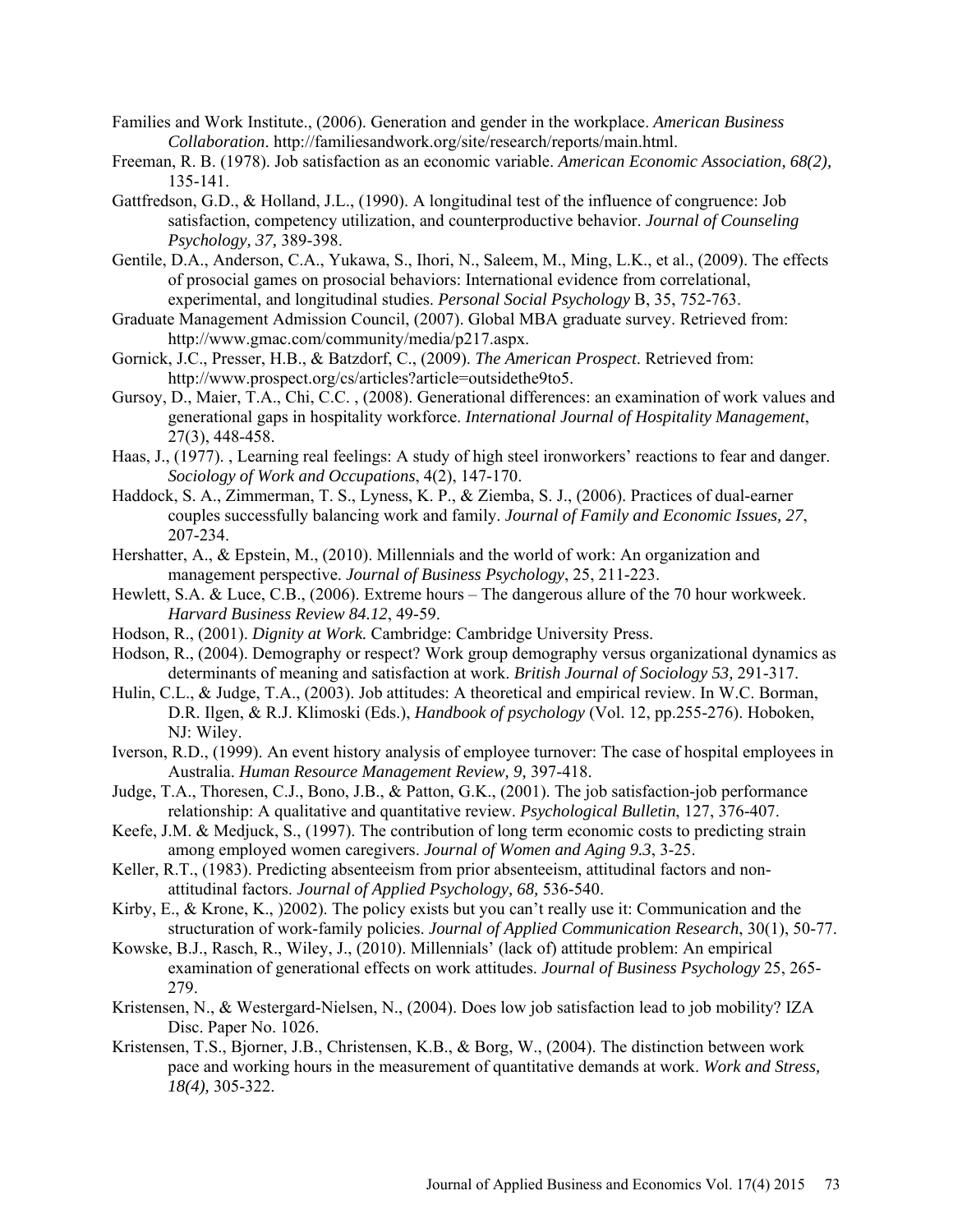- Marston, C., (2009). *Myths about Millennials: Understand the myths to retain Millennials.* Retrieved from: [http://humanresources.about.com/od/managementtips/a/millennial\\_myth.htm.](http://humanresources.about.com/od/managementtips/a/millennial_myth.htm)
- Marston, C., (2007). *Motivating the "What's in it for me?" workforce: Manage across the generational divide and increase profits*. Hobokin: Wiley.
- Martin, C.A., (2005). From high maintenance to high productivity: What managers need to know about Generation Y. *Industrial and Commercial Training, 37,* 39-44.
- Mayhew, B., (2015). How to motivate Millennials? *Huff Post Business*, May. Retrieved from: [www.huffingtonpost.com/bruce-mayhew/how-to-motivate-millennia\\_b\\_5113539.html.](http://www.huffingtonpost.com/bruce-mayhew/how-to-motivate-millennia_b_5113539.html)
- McMenamin, T., (2007). A time to work: Recent trends in shift work and flexible schedules. *Monthly Labor Review*, 130(12), 3-15.
- Myers, K.K., & Oetzel, J.G., 2003. Exploring the dimensions of organizational assimilation: Creating and validating a measure. *Communication Quarterly*, 51, 438-457.
- Myers, K.K., (2006). Assimilation and mutual acceptance. In J. Greenhaus & G. Callanan (Eds.). *Encyclopedia of career development* (pp. 31-32). Thousand Oaks, CA: Sage.
- Myers, K.K., & Sadaghiani, K., (2010). Millennials in the workplace: A communication perspective on Millennials' organizational relationships and performance. *Journal of Business Psychology* 25, 225-238.
- Rubin, B.A., (2004). An understructured conception of Dignity at Work. *Contemporary Sociology*, 33(1), 8-10.
- Rydewr, N.B., (1965). The cohort as a concept in the study of social change. *American Sociological Review*, 30, 843-861.
- Scott, C.W., & Myers, K.K., (2010). Towards an integrative theoretical perspective of membership negotiations: Socialization, assimilation, and duality of structure. Communication Theory, 30, 79- 105.
- Sell, L. & Cleal, B., (2011). Job satisfaction, work environment, and rewards: Motivational theory revisited. *LABOUR 25 (1)*, 1-23.
- Sessa, V.I., Kabacoff, R.I., Deal, J., Brown, H., (2007). Generational differences in leader values and leadership behavior. *The Psychologist-Manager Journal*, 10, 47-74.
- Singleton-Jackson, J.A., Jackson, D., & Reinhardt, J. (2011). Academic entitlement: Exploring definitions and dimensions of entitled students. *Journal of Interdisciplinary Social Sciences*, 5(9), 229-236.
- Sirias, D., Karp, H.B., Brotherton, T., (2007). Comparing the levels of individualism/collectivism between baby boomers and generation X. *Management Research News*, 30, 749-761.
- Smola, K.W., & Sutton, C.D., (2002). Generational differences: revisiting generational work values for the new millennium. *Journal of Organizational Behavior*, 23, 363-382.
- Susskind, A. M., Kacmar, K. M., & Borchgrevink, C. P., (2003). Customer service providers' attitudes relating to customer service and customer satisfaction in the customer-server exchange. *Journal of Applied Psychology, 88,* 179-187.
- Sverke, M., Hellgren, J., & Naswall, K., (2002). No security: A meta-analysis and review of job insecurity and its consequences. *Journal of Occupational Health Psychology*, 7, 242-264.
- Tansel, A. & Gazioglu, S., (2006). Job satisfaction in Britain: Individual and job related factors. *Applied Economics*, 8, 1163-1171.
- Tausig, M. & Fenwick, R., (2001). Unbinding time: Alternative work schedules and work-life balance. *Journal of Family and Economic Issues, 22*, 101-119.
- Tett, R.P., & Meyer, J.P., (1993). Job satisfaction, organizational commitment, turnover intention and turnover: Path analyses based on meta-analytic findings. *Personnel Psychology*, 46, 259-293.
- Tharenou, P., (1993). A test of reciprocal causality for absenteeism. *Journal of Organizational Behaviour, 14,* 169-190.
- Tourangeau, A.E. & Cranley, L.A., (2006). Nurse intention to remain employed: Understanding and strengthening determinants. *Journal of Advanced Nursing*, 55(4), 497-509.